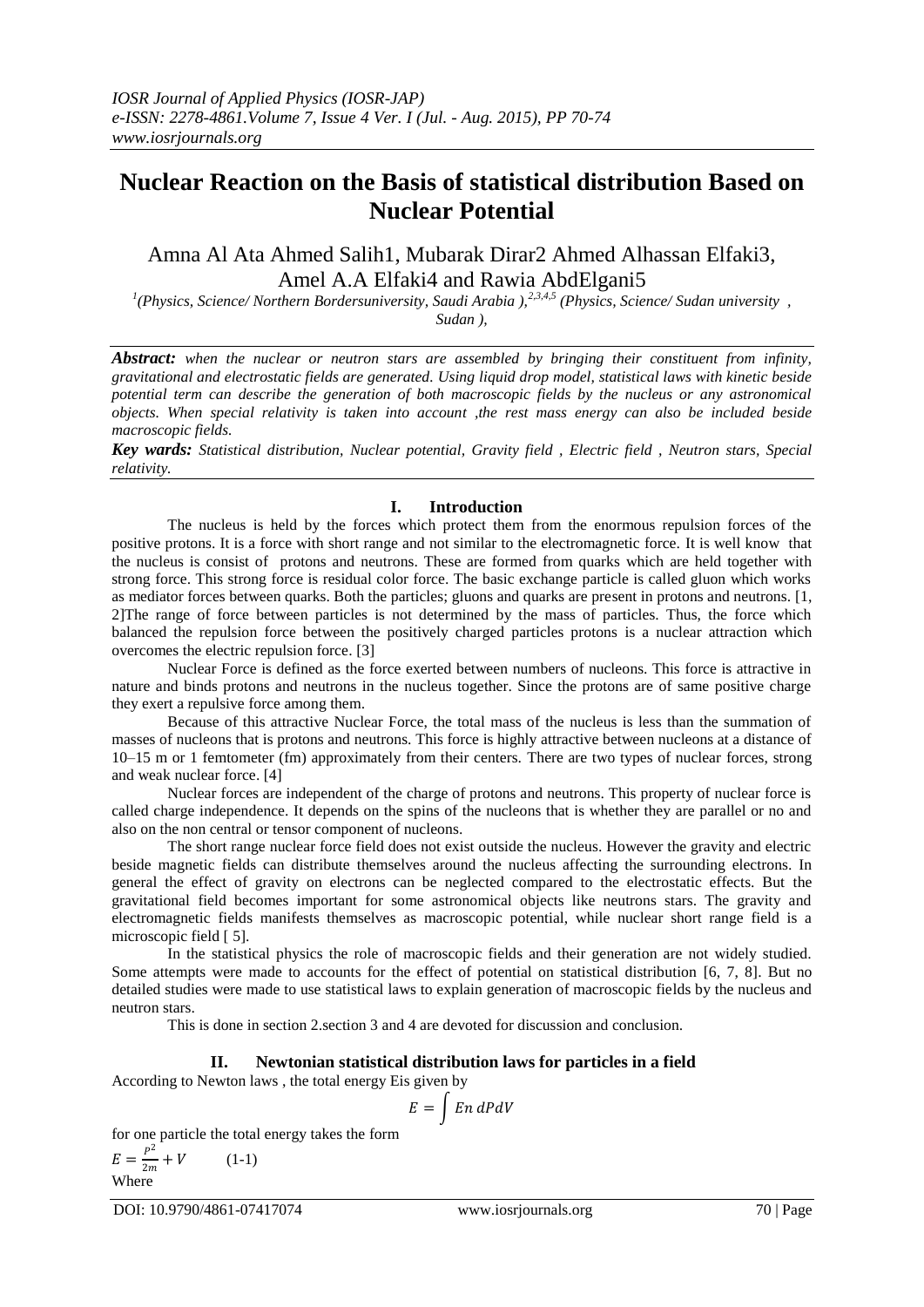P is the momentum and Vis the potential Thus for n particles the total energy is given by

$$
E = \int \left(\frac{P^2}{2m} + V\right) e^{-\beta} \left[\left(\frac{P^2}{2m}\right) + V\right] dP dV \tag{1-2}
$$

Thus the average energy is given by

$$
\langle E \rangle = average\ energy = \frac{\int_{0}^{\infty} \left(\frac{P^{2}}{2m} + V\right) e^{-\beta \left(\frac{P^{2}}{2m} + V\right)} dP dV}{\int_{0}^{\infty} e^{-\beta \left(\frac{P^{2}}{2m} + V\right)} dP dV}
$$
\n
$$
\langle E \rangle = \frac{\int_{0}^{\infty} V e^{-\beta V} dV}{\int_{0}^{\infty} e^{-\beta V} dV} + \frac{\int_{0}^{\infty} \frac{P^{2}}{2m} e^{-\beta \frac{P^{2}}{2m}} dP}{\int_{0}^{\infty} e^{-\beta \frac{P^{2}}{2m} dP}} = \frac{I_{1}}{I_{2}} + \frac{I_{3}}{I_{4}}
$$

Taking the integral

$$
\int_{0}^{\infty} V e^{-\beta v} dV \qquad (1-4)
$$
  
\nBy integrating by parts  
\n
$$
dV_{1} = e^{-\beta v} dV \rightarrow V_{1} = -\frac{1}{\beta} e^{-\beta V}
$$
\n
$$
dV_{1} = V \rightarrow du_{1} = dV
$$
\n
$$
\int_{0}^{\infty} u1 dV = u_{1} V_{1} - \int_{0}^{\infty} v_{1} du_{1}
$$
\nThen  
\n
$$
I_{1} = \int_{0}^{\infty} V e^{-\beta V} dV = -\left[\frac{V}{\beta} e^{-\beta V}\right]_{0}^{\infty} - \int_{0}^{\infty} -\frac{1}{\beta} e^{-\beta V} dV
$$
\n
$$
I_{1} = 0 + \frac{1}{\beta} \int_{0}^{\infty} e^{-\beta V} dV = \frac{1}{\beta} \left[ -\frac{1}{\beta} e^{-\beta V} \right]_{0}^{\infty}
$$
\n
$$
I_{1} = \frac{1}{\beta} \int_{0}^{\infty} e^{-\beta V} dV = \frac{1}{\beta} \left[ -\frac{1}{\beta} e^{-\beta V} \right]_{0}^{\infty}
$$
\n
$$
I_{1} = \frac{1}{\beta} \int_{0}^{\infty} e^{-\beta V} dV = -\frac{1}{\beta} \left[ -\frac{1}{\beta} e^{-\beta V} \right]_{0}^{\infty}
$$
\n
$$
I_{2} = \int_{0}^{\infty} e^{-\beta V} dV = -\frac{1}{\beta} e^{-\beta V}
$$
\n
$$
I_{2} = \int_{0}^{\infty} e^{-\beta V} dV = -\frac{1}{\beta} e^{-\beta V}
$$
\n
$$
I_{2} = \int_{0}^{\infty} e^{-\beta V} dV = \frac{1}{\beta} \left[ -\frac{1}{\beta} e^{-\beta V} \right]_{0}^{\infty}
$$
\n
$$
I_{3} = \int_{0}^{\infty} \frac{v_{2} e^{-\beta V}}{v_{1} e^{-\beta V} dV} = \frac{1}{\beta} \left[ -\frac{1}{\beta} e^{-\beta V} \right]_{0}^{\infty}
$$
\n
$$
I_{2} = \int
$$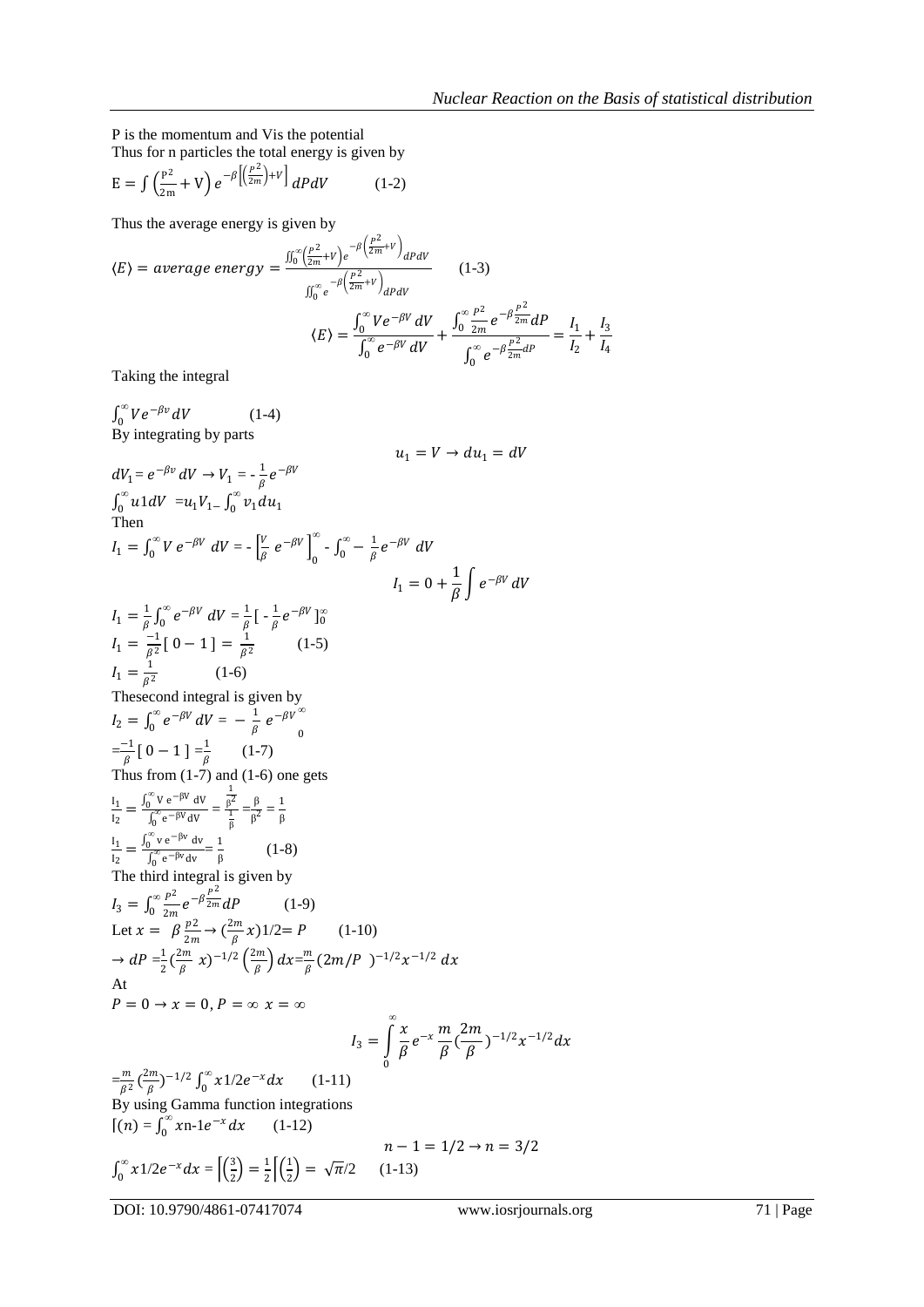Then  $I_3 = \frac{m}{\beta^2}$  $\frac{m}{\beta^2}$   $\left(\frac{2m}{\beta}\right)$  $\frac{2m}{\beta}$ )<sup>-1/2</sup> $\sqrt{\pi/2}$  (1-14) The forth integral is also given by

$$
I_4=\int\limits_0^\infty e^{-\beta\frac{P^2}{2m}dP\frac{m}{\beta}\left(\frac{2m}{\beta}\right)^{-1/2}}\left[\left(\frac{1}{2}\right)
$$

$$
I_4 = \frac{m}{\beta s} \left(\frac{2m}{\beta}\right)^{-1/2} \sqrt{\pi}
$$
 (1-15)  
Then from (1-14) and (1-15)  

$$
\frac{I_3}{I_4} = \frac{\frac{m}{\beta} \left(\frac{2m}{\beta}\right)^{-1/2} \frac{\sqrt{\pi}}{2}}{\frac{m}{\beta} \left(\frac{2m}{\beta}\right)^{-1/2} \sqrt{\pi}} = \frac{1}{2\beta}
$$
 (1-16)

Thus inserting equations (8)and(16) in equation (3) yields<br> $\binom{1}{k}$ ,  $\frac{1}{k}$ ,  $\frac{1}{k}$ ,  $\frac{1}{k}$ ,  $\frac{2+1}{3}$ ,  $\frac{3}{k}$ ,  $\frac{1}{k}$ 

$$
\langle E \rangle = \frac{1}{\beta} + \frac{1}{2\beta} = \frac{2+1}{2\beta} = \frac{3}{2\beta} \qquad (1-17)
$$

According to liquid drop model, the nuclear can treated as consisting of a large number of small tiny particles like massive photons. Thus the use of statistical in describing its behavior is justifiable.

Thus if these particles that consciences the nucleus are re-distributed to be at infinity, then no field is observed. But when a work done to assemble and collect these tiny particles by bringing them from infinity the nucleus produces macroscopic gravity field, beside electrostatic field, with field strengths equal to  $E<sub>g</sub>$  and  $E<sub>e</sub>$  respectively. Thus the total macroscopic energy produced by the nucleus is

$$
E = \left(\varepsilon E_e^2 + \frac{1}{4\pi G} E_g^2\right) \left(\frac{4\pi}{3} R_0^3\right)
$$
 (1-18)

Where  $E_g$  and  $E_e$  are the gravity and electric field strengths just outside the nucleus. But according to equation (1-17) to be

$$
E = \frac{3N}{2\beta} \tag{1-19}
$$

Where N are the number of particles forming the nucleus. Comparing equations (1-19) and (1-18)

$$
\frac{3N}{2\beta} = \left(\varepsilon E_e^2 + \frac{1}{4\pi G} E_g^2\right) \left(\frac{4\pi}{3} R_0^3\right)
$$

 $\beta = \frac{3}{2}$ 2 N  $\left(\varepsilon E_e^2+\frac{1}{4\pi G}E_g^2\right)\left(\frac{4\pi}{3}R_0^3\right)$ (1-20)

This parameter is related to the macroscopic energy produced by nucleus. While the potential appearing in equations (1-1) and (1-3) is the microscopic potential which may have functional form and thus nature different from the macroscopic nucleus.

### **III. Massive and super massive Astronomical objects**

Consider a massive astronomical body like planets or stars or super massive neutron stars. For such objects the macroscopic field produced is the gravitational field.

When any object is formed by assembling far tiny particles located at infinity to form this astronomical objects the work done to move them from infinity requires giving them a kinetic energy. A work is also done against the field existed. Thus the total energy given by equation (1-17) is transformed to gravitational energy given by equation (1-18), thus

$$
E = \frac{3N}{2\beta} = \frac{E_g^2 R^3}{3G}
$$
 (2-1)

Where R is the radius of the star.

#### **IV. Statistical Laws Based on Generalized Special Relativity**

According to generalized special relativity  $E = mc^2$  (3-1) The average energy is given by  $\langle E \rangle = \frac{\int_0^{\infty} E e^{-\beta E} dE}{\int_0^{\infty} e^{-\beta E} dE}$  (3-2)  $\langle E \rangle = \frac{\int_0^{\infty} mc^2 e^{-\beta mc^2} dm c^2}{\int_0^{\infty} e^{-\beta mc^2} dm c^2}$  (3-3)  $I_1 = \int mc^2 e^{-\beta mc^2} dm c^2$  (3-4) Let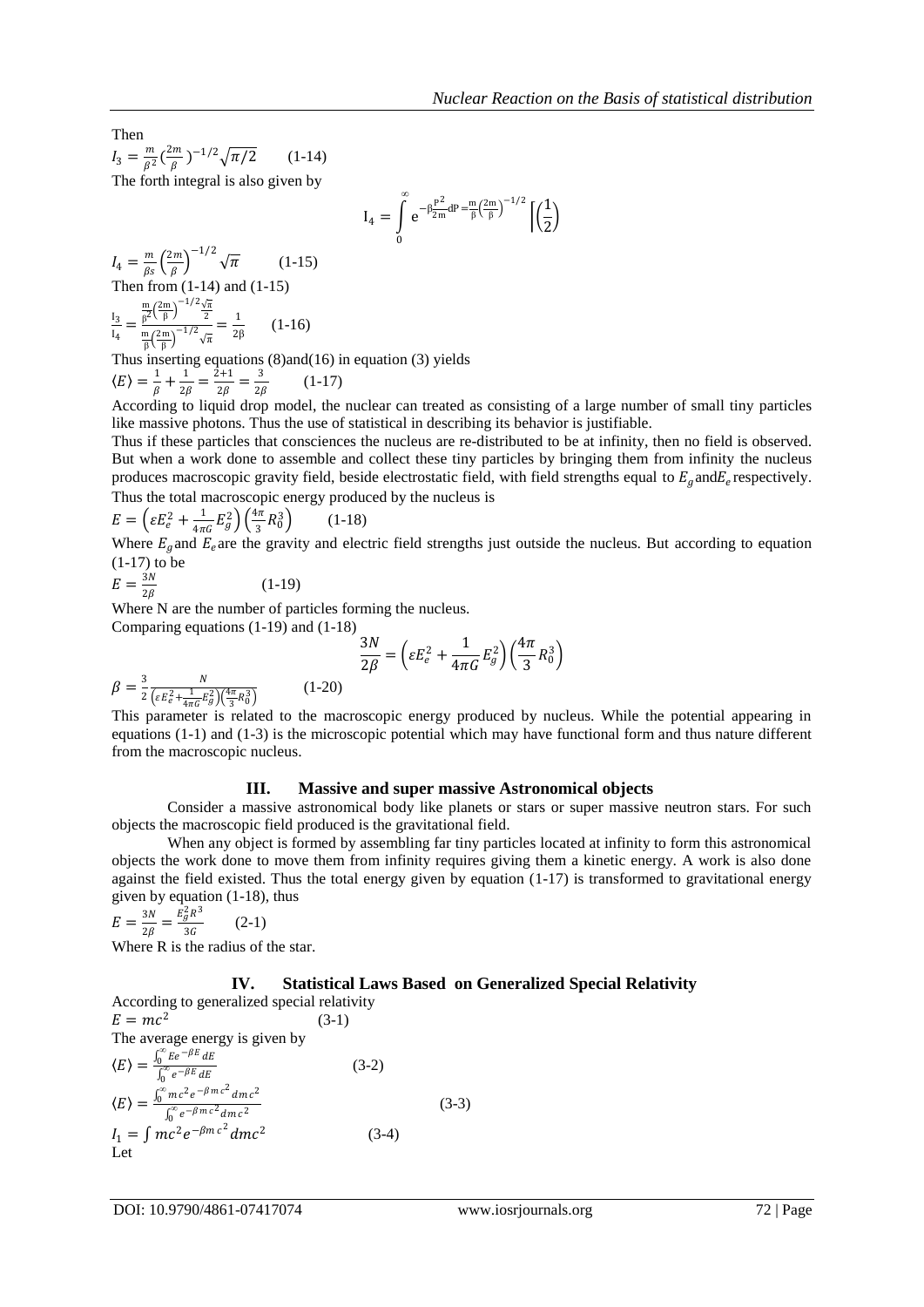$$
x = \beta mc^2 \to \frac{x}{\beta c^2} = m \to dm = \frac{dx}{\beta c^2}
$$

then 
$$
\int \frac{x}{\beta} e^{-x} \frac{dx}{\beta} = \int \frac{x}{\beta^2} e^{-x} dx = \frac{1}{\beta^2} \int x e^{-x} dx
$$

Use integration by parts

$$
let \ u = x \to du = dx, dv = e^{-x} dx \to v = -e^{-x}
$$

$$
\int xe^{-x} dx = -xe^{-x} + \int e^{-x} dx = -xe^{-x} - e^{-x}
$$

$$
\therefore I_1 = \frac{1}{\beta^2 c^2} [-xe^{-x} - e^{-x}] = \frac{1}{\beta^2 c^2}
$$
(3-5)

$$
I_2=\int e^{-\beta c^2 m} dmc^2
$$

 $\mathcal{X}$ 

 $dx$ 

Let

$$
x = \beta c^2 m \to m = \frac{x}{\beta c^2} \to dm = \frac{ax}{\beta c}
$$
  
\n
$$
I_2 = \int e^{-x} \frac{dx}{\beta c^2} = \frac{1}{\beta c^2} \int e^{-x} dx = \left[ -\frac{e^{-x}}{\beta c^2} \right]_0^{\infty} = \frac{1}{\beta c^2}
$$
 (3-6)  
\n
$$
\langle E \rangle = \frac{\frac{1}{\beta^2} \left[ -xe^{-x} - e^{-x} \right]_0^{\infty}}{\frac{1}{\beta} \left[ e^{-x} \right]_0^{\infty}} = \frac{1}{\beta} \frac{\left[ -(0+0) + (0+1) \right]}{1}
$$

$$
\langle E \rangle = \frac{1}{\beta}
$$
 (3-8)  
When  $\frac{1}{2}$  is the energy per particle const.

Where  $\frac{1}{\beta}$  is the energy per particle constant  $m_0c^2 + kT + \frac{\varepsilon E^2}{r}$  $(3-9)$ 

For relativistic particles producing nucleus  
\n
$$
E = N\langle E \rangle = \frac{N}{\beta} = N \left( m_0 c^2 + kT + \varepsilon E^2 e + \frac{E_g}{4\pi \theta} \right) \left( \frac{4\pi}{3} R_0^2 \right)
$$
\n(3-10)

#### **V. Discussion**

The total energy and average energy of statistical systems consisting of particles having both kinetic as well as potential energy was derived as shown by equation (1-17) and (1-19).

The parameter  $\beta$  is related to the macroscopic energy as in the conventional statistical laws. In the case of nucleus the macroscopic energy includes gravity and electric fields produced by the nucleus as shown by equation (1-18). Thus β is given by (1-20). For Astronomical objects the β is related to the gravity field as shown by equation (2-1).when relativistic effects are taken in to account  $\beta$  includes also rest mass energy.

#### **VI. Conclusion**

|The new statistical law which incorporates potential energy beside kinetic one can be used to find new statistical laws that can describe the generation of macroscopic fields.

#### **Acknowledgements**

I would like to thank and praise worthy Allah who taught me all the knowledge. Would like also to express my gratitude to my supervisor Prof.MubarakDirar for his supervision and valuable help and fruitful suggestion. This work was completed under his l careful guidance for his revision and provision with reference

#### **Reference**

- 
- [1]. Introductory Nuclear Physics, Keneeth S. Krane, Johnwiley and Sons,( 1988). An Introductory to the Physics of Nuclei and Particles, R.A.Dunlop, Thomson, 2004.
- An Introduction to the Engineering Aspects of Nuclear Physics, SantanuGhose,( I.K. International Publishing House Pvt Ltd., 2009).
- 
- [4]. Nuclear and particle physics, by Jenny Thomas ( university London , 2000).<br>[5]. Beiser . concept of modern Physics . (Mc Hill company .New York , 1990). [5]. Beiser . concept of modern Physics ,(Mc Hill company ,New York ,1990) .